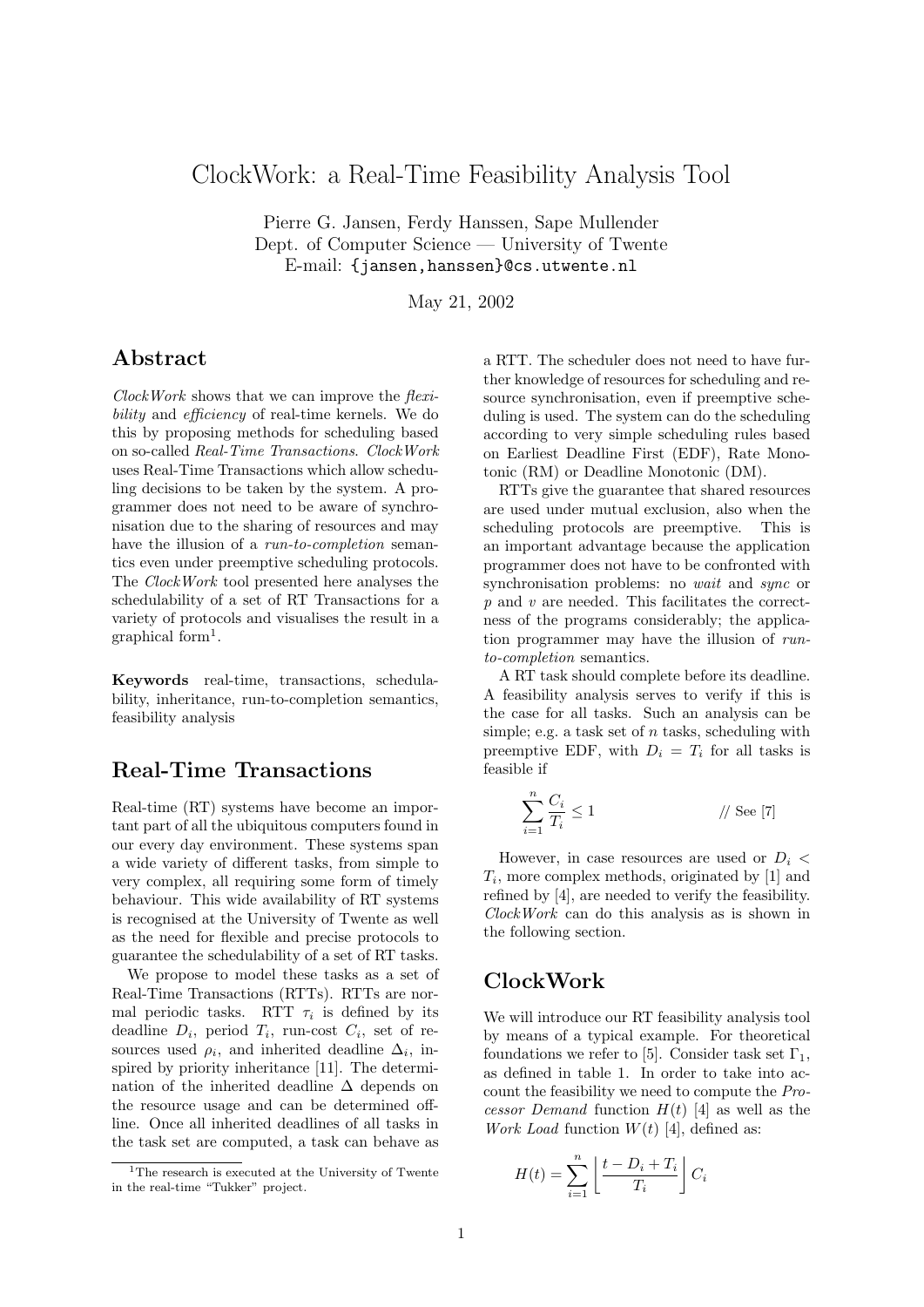|          | $D_i$ | $T_i$ | $C_i$ |   | $\rho_i$ |
|----------|-------|-------|-------|---|----------|
| $T_1$    |       |       |       | 3 | $\{a\}$  |
| $\tau_2$ |       | 6     |       | 3 | [A B]    |
| $\tau_3$ | 5     |       |       | 5 | ${c}$    |
|          | ĥ     |       |       |   | b        |

<span id="page-1-0"></span>Table 1: Specification of  $\Gamma_1$ 



<span id="page-1-1"></span>Figure 1: Analysis of  $\Gamma_1$ .

$$
W(t) = \sum_{i=1}^{n} \left[ \frac{t}{T_i} \right] C_i
$$

In figure [1](#page-1-1) the 45 degree line is the time-line and reflects the time elapsed since the zero point.  $W(t)$  is the accumulative load that is inserted in the system and may intersect the time-line at the idle point  $L$ ; a point at which all work load must have been resolved, presuming that the processor is working if there is any load.  $H(t)$  is the accumulative load that needs to be resolved before the respective deadlines. Without giving the details of the correctness we can state that a task set is schedulable in the idle interval  $[0, L]$  if  $H(t) \leq t$ . If  $H(t) > t$  at some point in [0, L] we can find a trace of transactions such that a deadline is exceeded and consequently the set is not schedulable (that is not feasible).

If shared resources are used or if the task set is not preemptive then the problem of blocking may disturb the feasibility analysis. Blocking occurs if a transaction with a short deadline has to wait for the preemption of a transaction with a long deadline beyond the deadline of the blocked task. This can happen due to non-preemption,

either in a non-preemptive system or in a preemptive system that uses shared resources. In the case of shared resources, the system inhibits preemption if such a shared resource is already in use. Also preemption is inhibited if the number of running blockers could be greater than one for any other transaction. This property limits the possible blocking to a maximum of one blocker. This reduces the complexity of the schedulability analysis considerably.

In task set  $\Gamma_1$  presented there are three different types of resources:  $a, b$  and  $c$ . Small letters indicate read resources while capital letters indicate write resources. A read resource can be blocked by any write resource of the same sort but not by another read resource. Write resources of the same sort may block each other. For instance  $\tau_1$  can be blocked by  $\tau_2$  over A and  $\tau_2$  can be a blocker over B.

Scheduling of transactions is executed under EDF rules with one additional restriction: a released transaction  $\tau_i$  with absolute deadline  $d_i$ and relative deadline  $D_i$  may preempt a running transaction  $\tau_r$  with absolute deadline  $d_r$  and inherited deadline  $\Delta_i$  iff

$$
(d_i < d_r) \wedge (D_i < \Delta_r)
$$

Such scheduling is called EDFI, where the I stands for inheritance.

Blocking can effectively be computed by substituting inherited deadlines for the resources. In table [1](#page-1-0)  $\tau_2$  inherits the deadline of  $\tau_1$  over A,  $\tau_3$  inherits its own deadline and  $\tau_4$  inherits the deadline of  $\tau_2$ . The inherited deadlines are represented in the  $\Delta$ -column and are indicated as  $\Delta_i$ .

Possible blocking of the transactions can easily be computed by the following blocker relation:  $\tau_i$ is blocked by  $\tau_j$  if

$$
\Delta_j \le D_i < D_j
$$

And the maximum blocking of  $\tau_i$  is

$$
\max\{C_j \mid \Delta_j \le D_i < D_j\}
$$

We can account for the maximum blocking by correction of the function  $H(t)$  with the vertical blocking lines at the respective deadlines of the tasks. For instance at  $t = 3$  the maximum blocker is  $C_2$  with a maximum blocking of 1, at  $t = 4$  this is  $C_4 = 2$  and at  $t = 5$  this is  $C_4 = 2$ (indirect blocking to prevent multiple blocking).

We state that if  $H(t)$ , with the blocking correction, exceeds the time-line at the given deadlines then we can construct a possible deadline excess and the set cannot be schedulable anymore. The proof is given in [\[5\]](#page-2-4). If  $H(t)$  including blocking corrections stays below the time-line in the interval  $[0, L]$ , then the set is feasible.